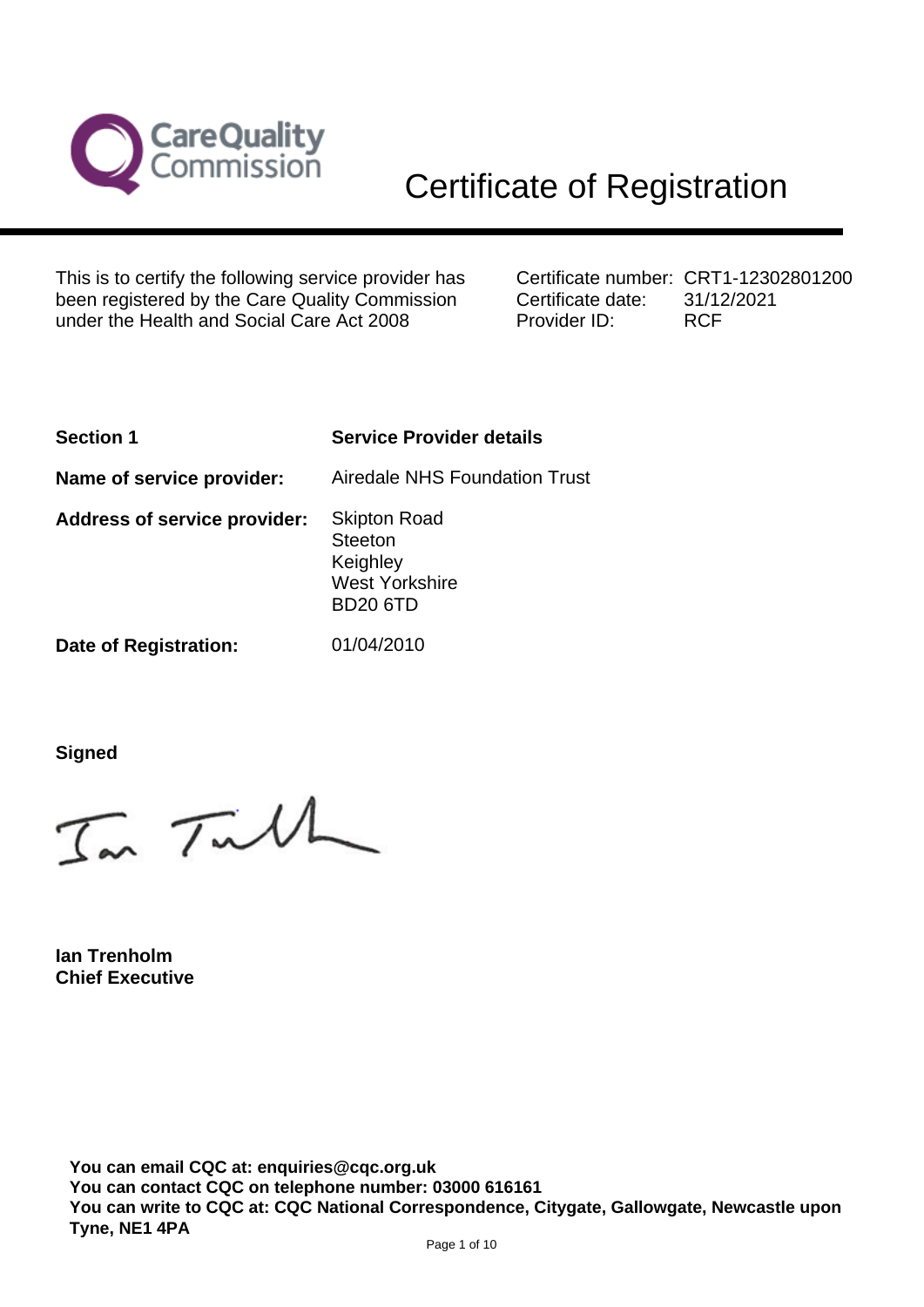# **Section 2**

**Airedale NHS Foundation Trust** is registered in respect of

Regulated Activity: **Accommodation for persons who require nursing or personal care**

For Regulated Activity **Accommodation for persons who require nursing or personal care** the Nominated Individual (where applicable) is: **Robert Aitchison**

Conditions of registration that apply to:

## **Airedale NHS Foundation Trust** for **Accommodation for persons who require nursing or personal care**

| <b>Location Name and</b>          | Airedale General Hospital |
|-----------------------------------|---------------------------|
| address                           | <b>Skipton Road</b>       |
|                                   | <b>Steeton</b>            |
|                                   | Keighley                  |
|                                   | <b>West Yorkshire</b>     |
|                                   | <b>BD20 6TD</b>           |
| <b>Location ID</b>                | RCF <sub>22</sub>         |
| <b>Additional conditions that</b> |                           |
| apply at this location            |                           |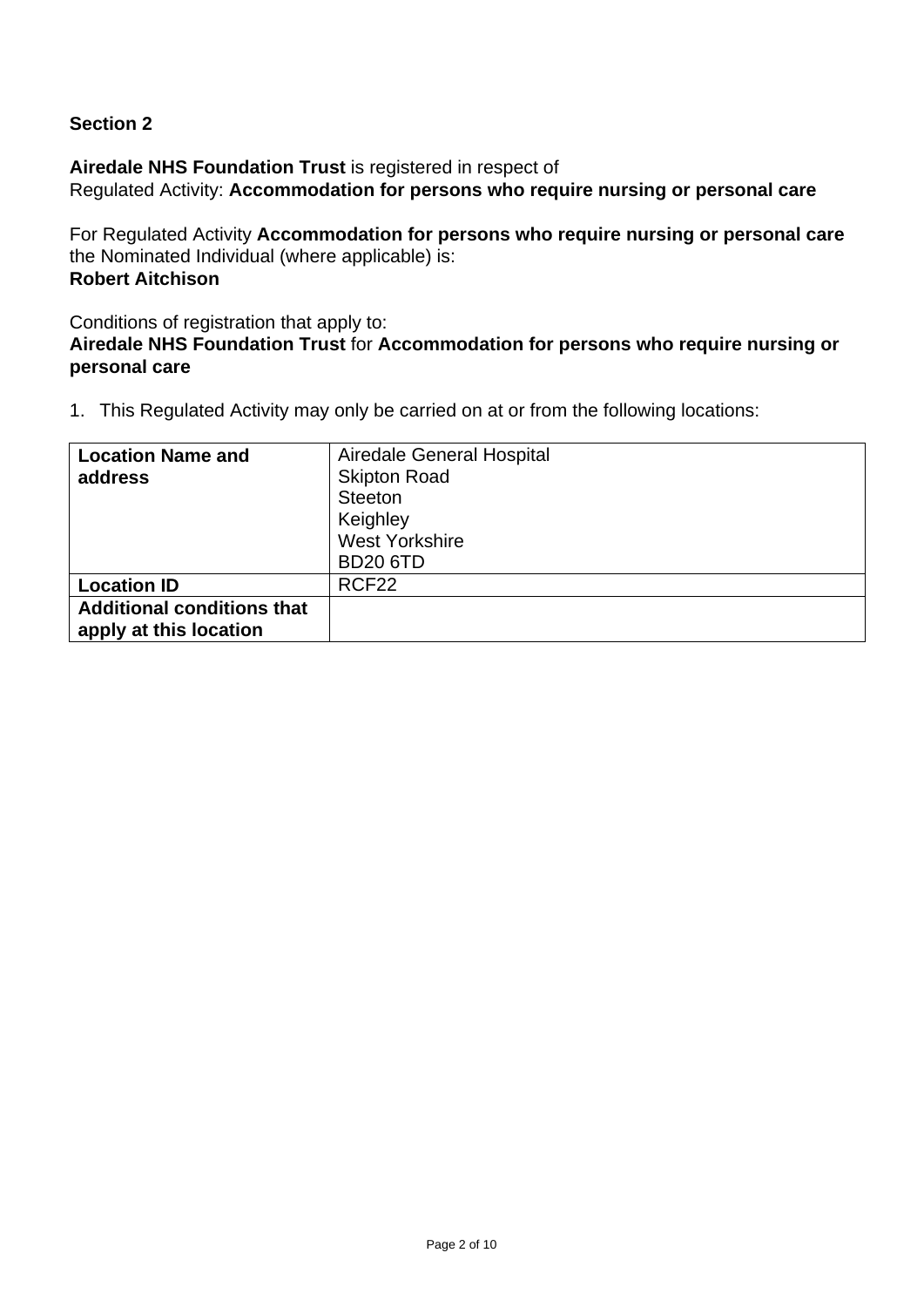### **Airedale NHS Foundation Trust** is registered in respect of Regulated Activity: **Assessment or medical treatment for persons detained under the Mental Health Act 1983**

For Regulated Activity **Assessment or medical treatment for persons detained under the Mental Health Act 1983** the Nominated Individual (where applicable) is: **Robert Aitchison**

#### Conditions of registration that apply to: **Airedale NHS Foundation Trust** for **Assessment or medical treatment for persons detained under the Mental Health Act 1983**

| <b>Location Name and</b>          | Airedale General Hospital |
|-----------------------------------|---------------------------|
| address                           | <b>Skipton Road</b>       |
|                                   | Steeton                   |
|                                   | Keighley                  |
|                                   | <b>West Yorkshire</b>     |
|                                   | <b>BD20 6TD</b>           |
| <b>Location ID</b>                | RCF <sub>22</sub>         |
| <b>Additional conditions that</b> |                           |
| apply at this location            |                           |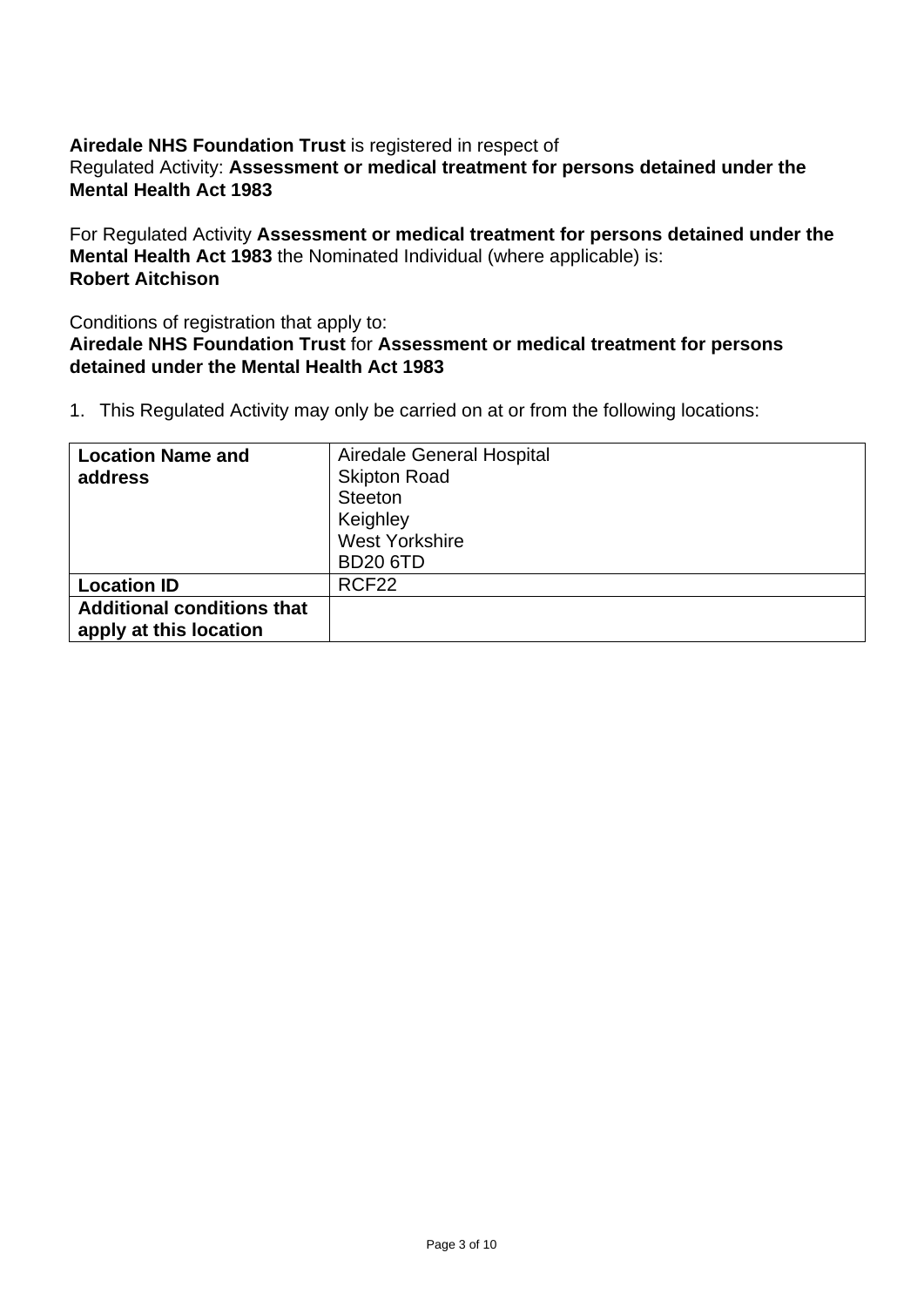## **Airedale NHS Foundation Trust** is registered in respect of Regulated Activity: **Diagnostic and screening procedures**

For Regulated Activity **Diagnostic and screening procedures** the Nominated Individual (where applicable) is: **Robert Aitchison**

## Conditions of registration that apply to: **Airedale NHS Foundation Trust** for **Diagnostic and screening procedures**

| <b>Location Name and</b>          | Airedale General Hospital |
|-----------------------------------|---------------------------|
| address                           | <b>Skipton Road</b>       |
|                                   | Steeton                   |
|                                   | Keighley                  |
|                                   | <b>West Yorkshire</b>     |
|                                   | <b>BD20 6TD</b>           |
| <b>Location ID</b>                | RCF <sub>22</sub>         |
| <b>Additional conditions that</b> |                           |
| apply at this location            |                           |

| <b>Location Name and</b>          | <b>Castleberg Hospital</b> |
|-----------------------------------|----------------------------|
| address                           | Giggleswick                |
|                                   | Settle                     |
|                                   | North Yorkshire            |
|                                   | <b>BD24 0BN</b>            |
| <b>Location ID</b>                | RCF30                      |
| <b>Additional conditions that</b> |                            |
| apply at this location            |                            |

| <b>Location Name and</b>          | <b>Coronation Hospital</b> |
|-----------------------------------|----------------------------|
| address                           | <b>Springs Lane</b>        |
|                                   | <b>North Yorkshire</b>     |
|                                   | <b>Ilkley</b>              |
|                                   | <b>LS29 8TG</b>            |
| <b>Location ID</b>                | RCF <sub>26</sub>          |
| <b>Additional conditions that</b> |                            |
| apply at this location            |                            |

| <b>Location Name and</b>                                    | <b>Skipton Hospital</b> |
|-------------------------------------------------------------|-------------------------|
| address                                                     | <b>Keighley Road</b>    |
|                                                             | Skipton                 |
|                                                             | <b>BD23 2RJ</b>         |
| <b>Location ID</b>                                          | RCF31                   |
| <b>Additional conditions that</b><br>apply at this location |                         |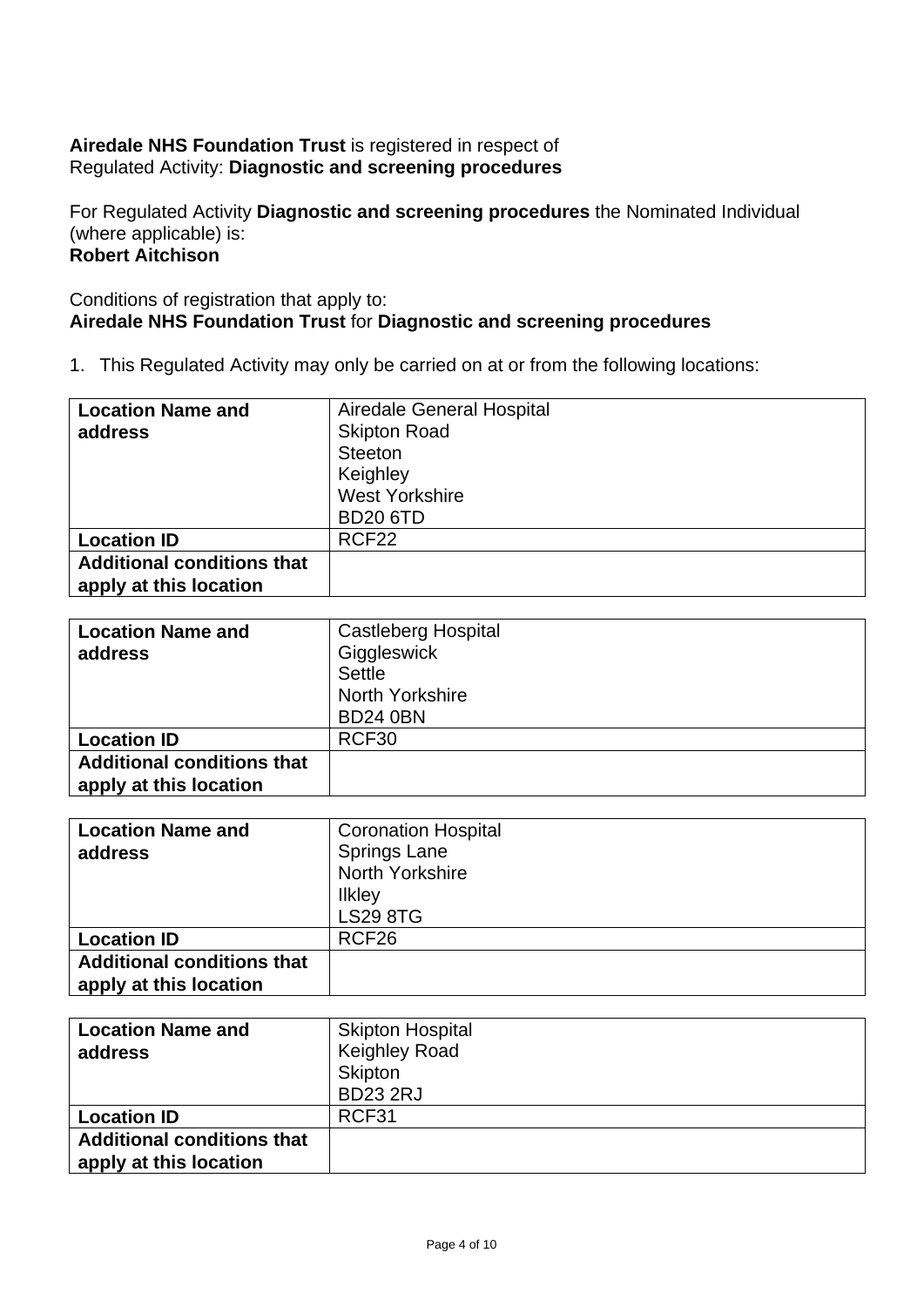## **Airedale NHS Foundation Trust** is registered in respect of Regulated Activity: **Maternity and midwifery services**

For Regulated Activity **Maternity and midwifery services** the Nominated Individual (where applicable) is: **Robert Aitchison**

## Conditions of registration that apply to: **Airedale NHS Foundation Trust** for **Maternity and midwifery services**

| <b>Location Name and</b>          | Airedale General Hospital |
|-----------------------------------|---------------------------|
| address                           | <b>Skipton Road</b>       |
|                                   | Steeton                   |
|                                   | Keighley                  |
|                                   | <b>West Yorkshire</b>     |
|                                   | <b>BD20 6TD</b>           |
| <b>Location ID</b>                | RCF <sub>22</sub>         |
| <b>Additional conditions that</b> |                           |
| apply at this location            |                           |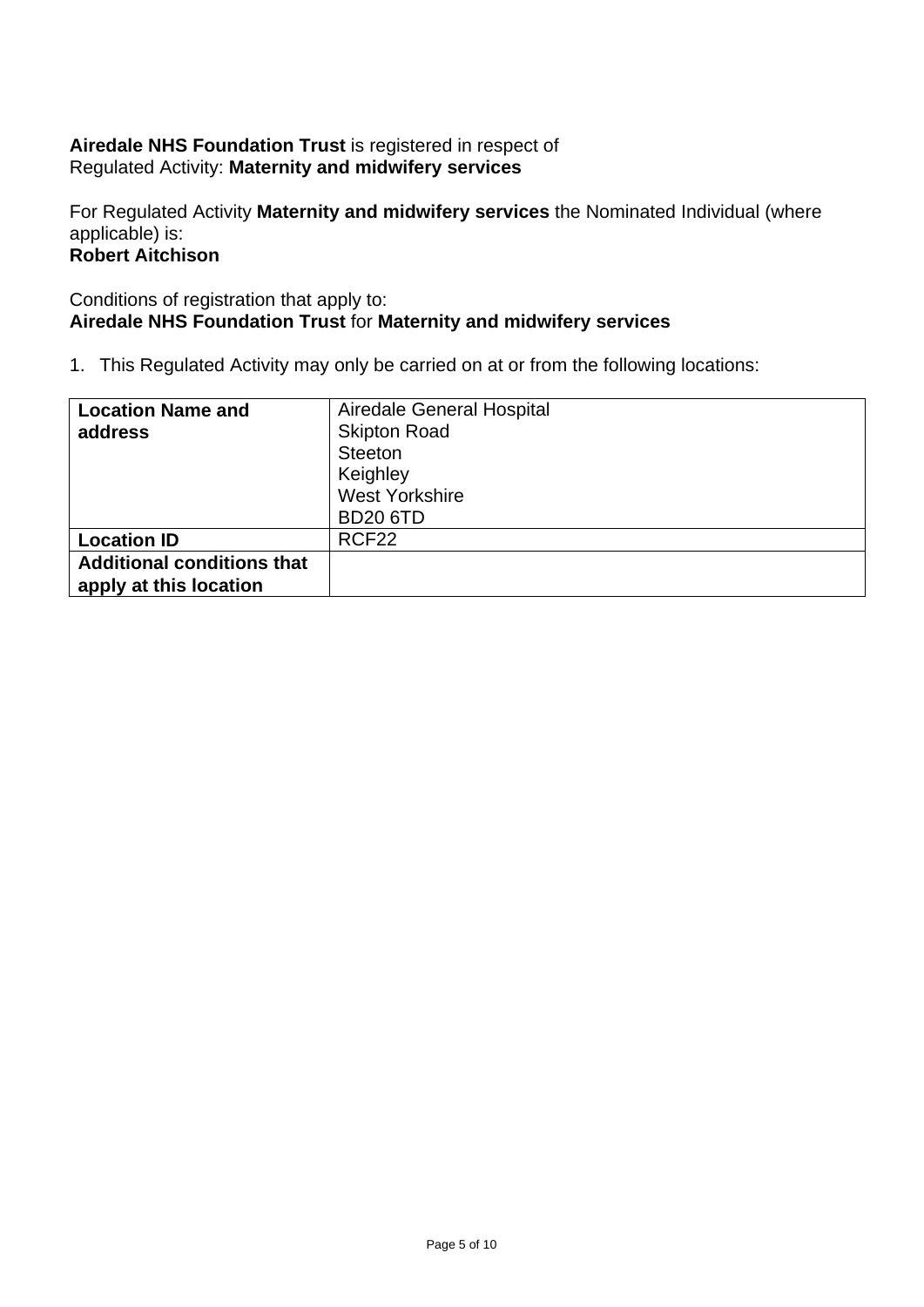## **Airedale NHS Foundation Trust** is registered in respect of Regulated Activity: **Nursing care**

For Regulated Activity **Nursing care** the Nominated Individual (where applicable) is: **Robert Aitchison**

## Conditions of registration that apply to: **Airedale NHS Foundation Trust** for **Nursing care**

| <b>Location Name and</b>          | Airedale General Hospital |
|-----------------------------------|---------------------------|
| address                           | <b>Skipton Road</b>       |
|                                   | Steeton                   |
|                                   | Keighley                  |
|                                   | <b>West Yorkshire</b>     |
|                                   | <b>BD20 6TD</b>           |
| <b>Location ID</b>                | RCF <sub>22</sub>         |
| <b>Additional conditions that</b> |                           |
| apply at this location            |                           |

| <b>Location Name and</b><br>address                         | <b>Castleberg Hospital</b><br>Giggleswick<br><b>Settle</b><br>North Yorkshire |
|-------------------------------------------------------------|-------------------------------------------------------------------------------|
|                                                             | <b>BD24 0BN</b>                                                               |
| <b>Location ID</b>                                          | RCF30                                                                         |
| <b>Additional conditions that</b><br>apply at this location |                                                                               |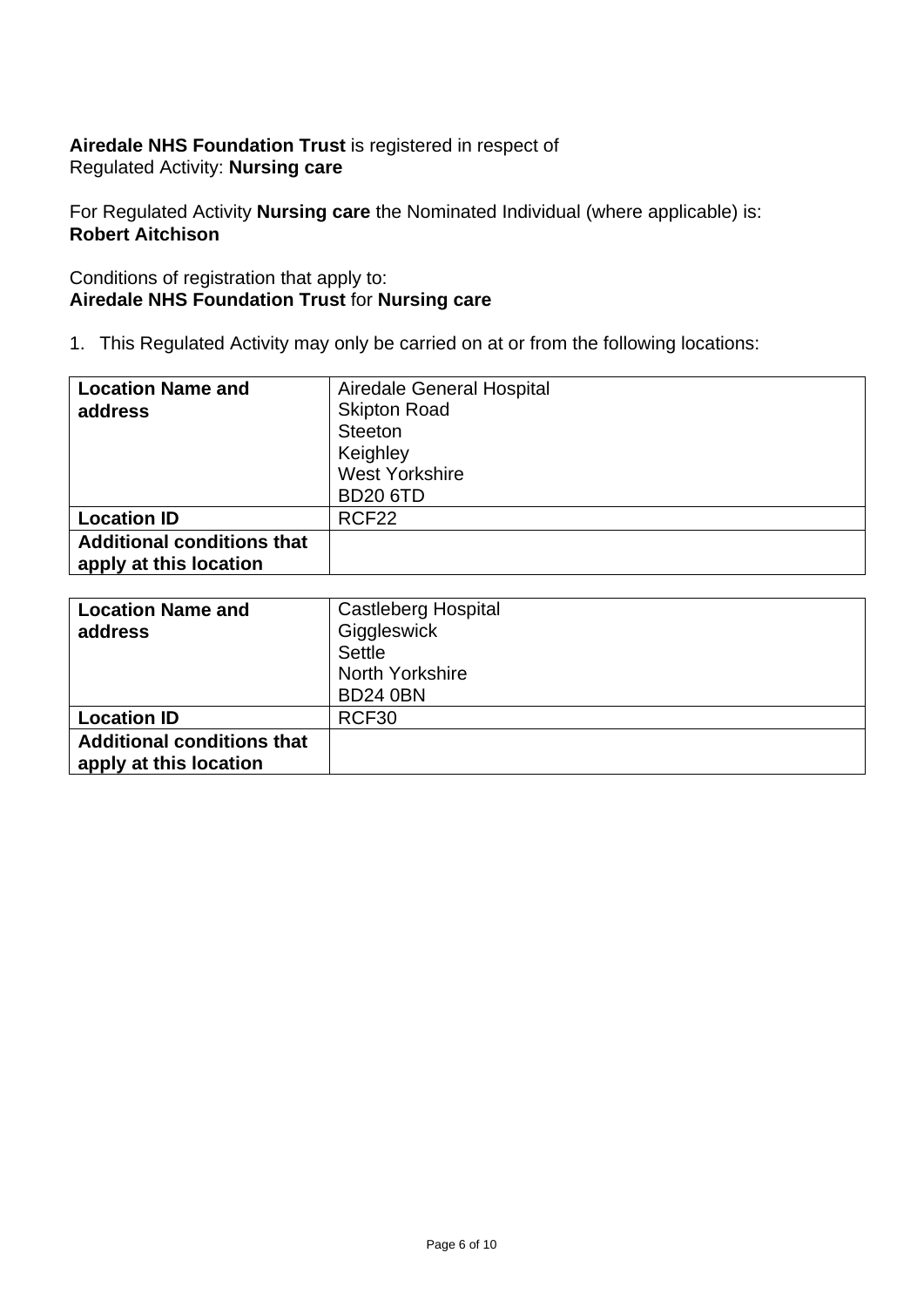## **Airedale NHS Foundation Trust** is registered in respect of Regulated Activity: **Surgical procedures**

For Regulated Activity **Surgical procedures** the Nominated Individual (where applicable) is: **Robert Aitchison**

## Conditions of registration that apply to: **Airedale NHS Foundation Trust** for **Surgical procedures**

| <b>Location Name and</b>          | Airedale General Hospital |
|-----------------------------------|---------------------------|
| address                           | <b>Skipton Road</b>       |
|                                   | Steeton                   |
|                                   | Keighley                  |
|                                   | <b>West Yorkshire</b>     |
|                                   | <b>BD20 6TD</b>           |
| <b>Location ID</b>                | RCF <sub>22</sub>         |
| <b>Additional conditions that</b> |                           |
| apply at this location            |                           |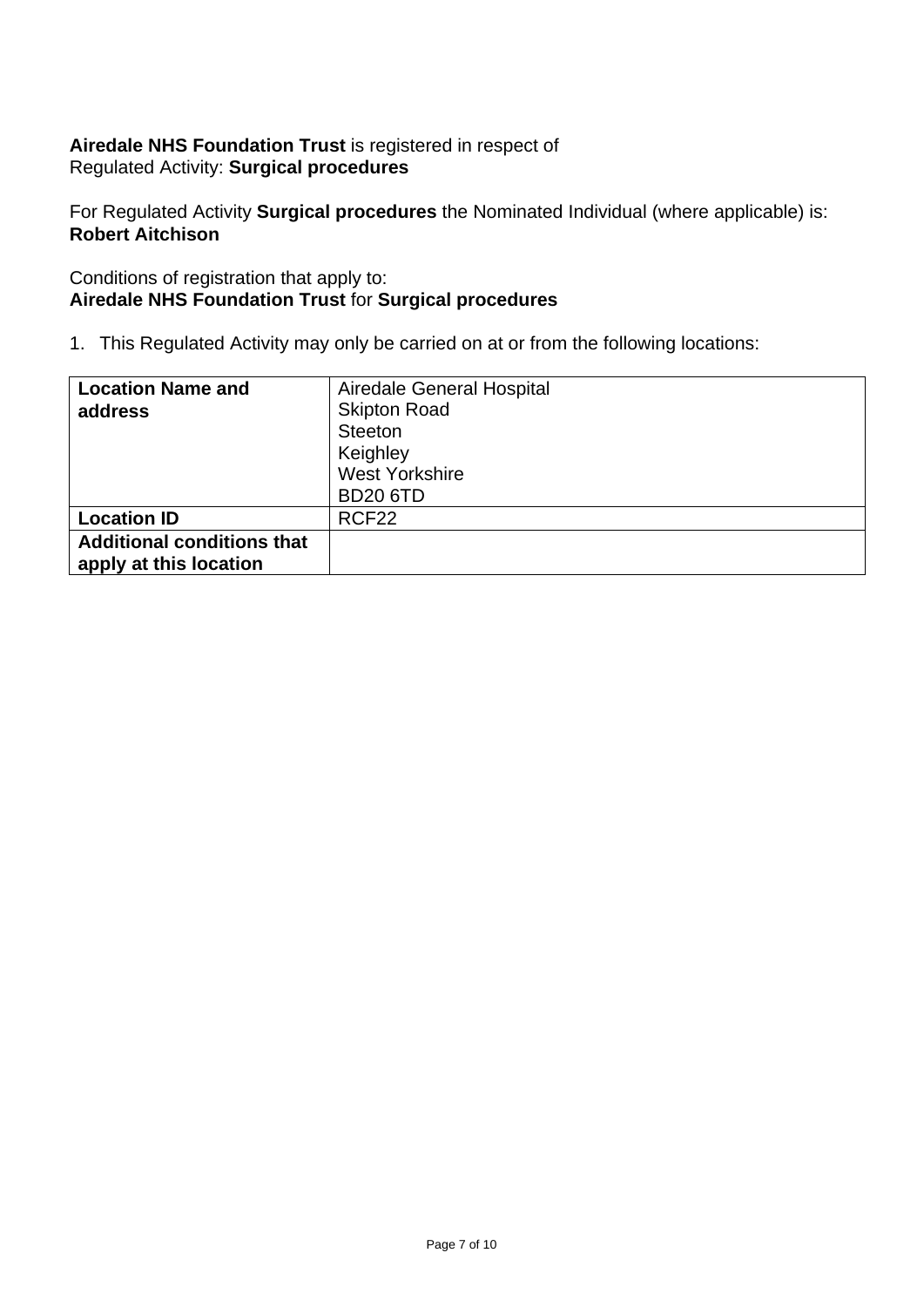## **Airedale NHS Foundation Trust** is registered in respect of Regulated Activity: **Termination of pregnancies**

For Regulated Activity **Termination of pregnancies** the Nominated Individual (where applicable) is: **Robert Aitchison**

## Conditions of registration that apply to: **Airedale NHS Foundation Trust** for **Termination of pregnancies**

| <b>Location Name and</b>          | Airedale General Hospital |
|-----------------------------------|---------------------------|
| address                           | <b>Skipton Road</b>       |
|                                   | Steeton                   |
|                                   | Keighley                  |
|                                   | <b>West Yorkshire</b>     |
|                                   | <b>BD20 6TD</b>           |
| <b>Location ID</b>                | RCF <sub>22</sub>         |
| <b>Additional conditions that</b> |                           |
| apply at this location            |                           |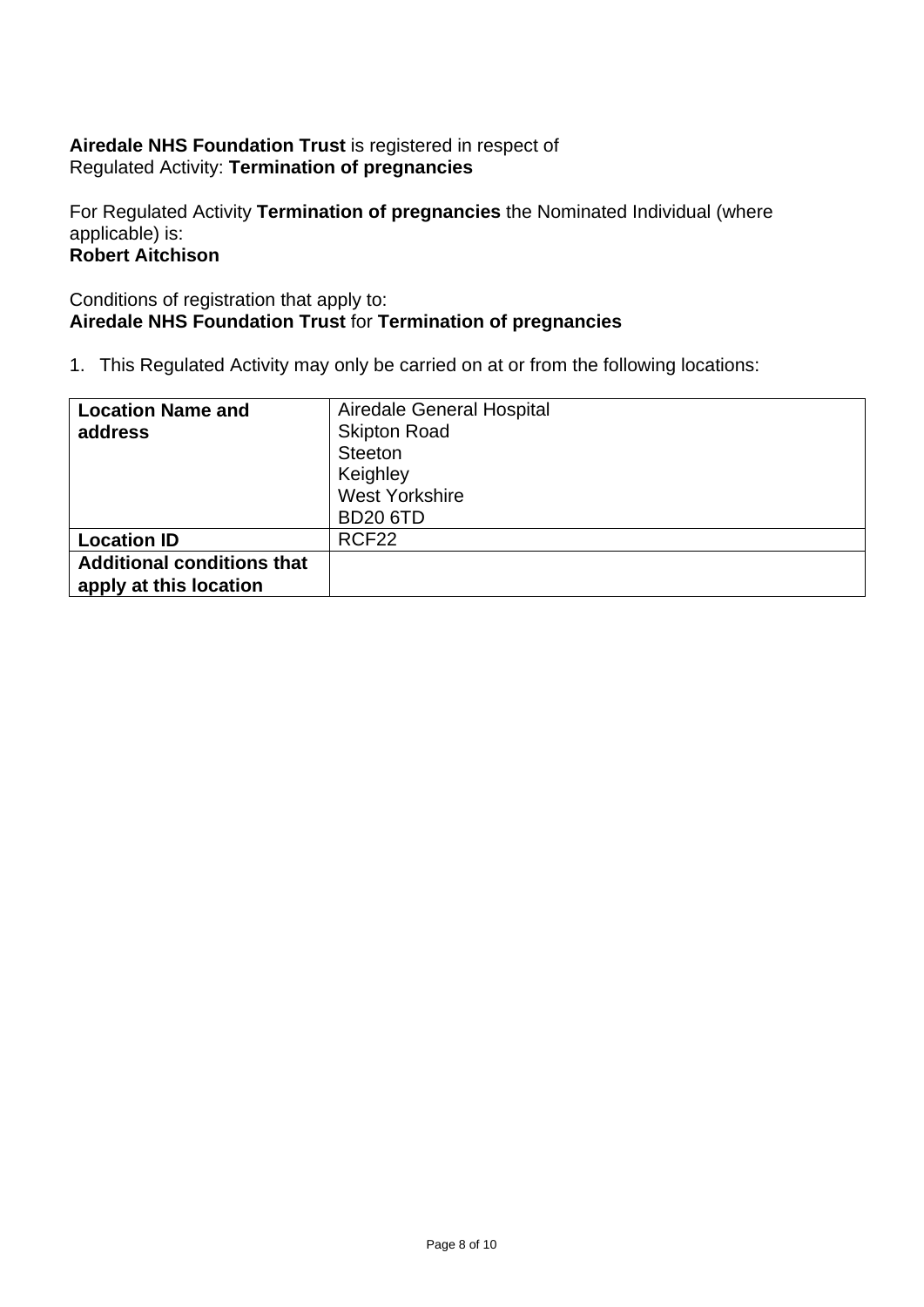#### **Airedale NHS Foundation Trust** is registered in respect of Regulated Activity: **Transport services, triage and medical advice provided remotely**

For Regulated Activity **Transport services, triage and medical advice provided remotely** the Nominated Individual (where applicable) is: **Robert Aitchison**

Conditions of registration that apply to:

## **Airedale NHS Foundation Trust** for **Transport services, triage and medical advice provided remotely**

| <b>Location Name and</b>          | Airedale General Hospital |
|-----------------------------------|---------------------------|
| address                           | <b>Skipton Road</b>       |
|                                   | Steeton                   |
|                                   | Keighley                  |
|                                   | <b>West Yorkshire</b>     |
|                                   | <b>BD20 6TD</b>           |
| <b>Location ID</b>                | RCF <sub>22</sub>         |
| <b>Additional conditions that</b> |                           |
| apply at this location            |                           |